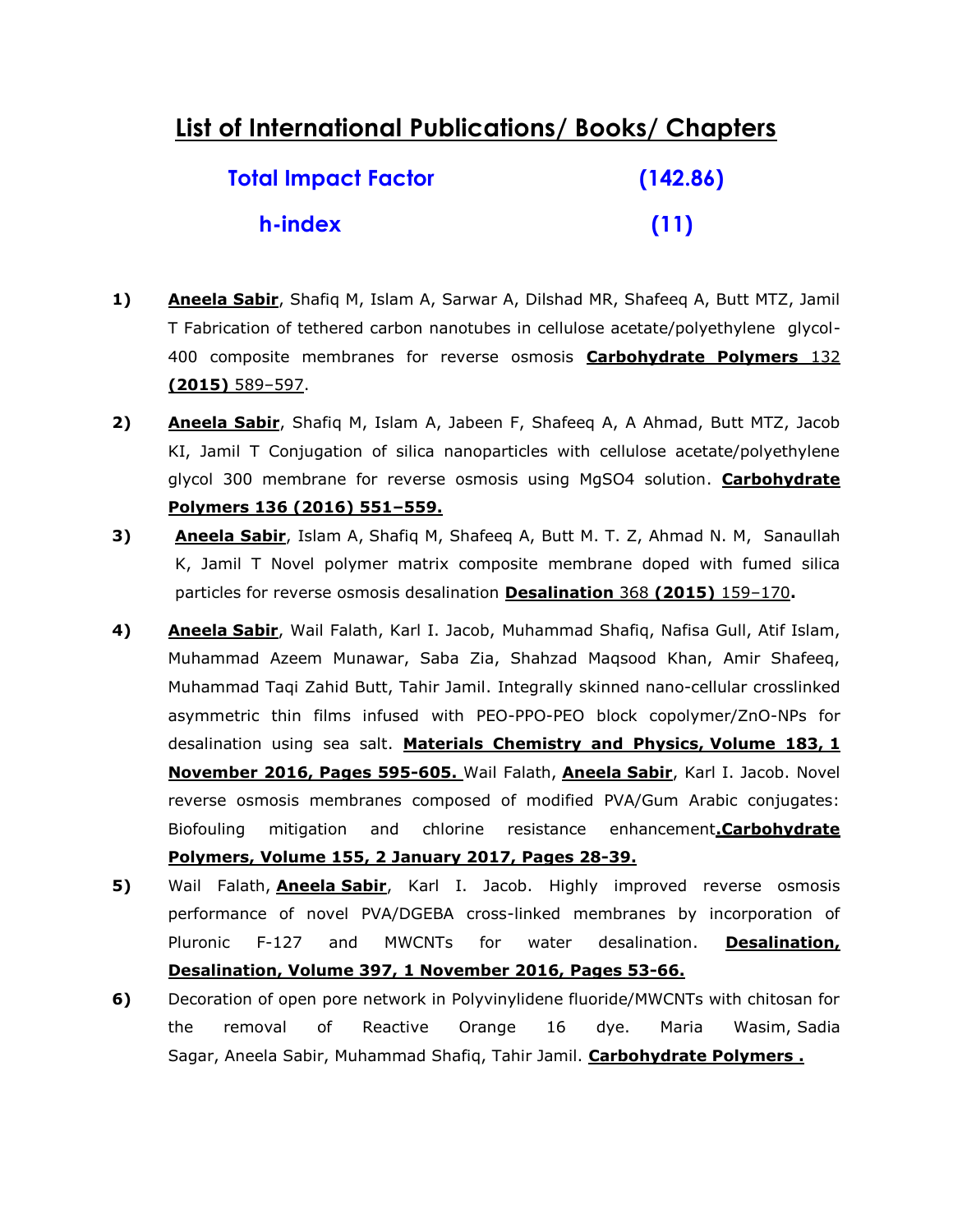- **7)** Muhammad Shafiq, **Aneela Sabir**, Atif Islam, Shahzad Maqsood Khan , Nafisa Gull ,Syed Nadir Hussain , Muhammad Taqi Zahid Butt, Cellulose acetate based thin film nanocomposite reverse osmosis membrane incorporated with TiO2 nanoparticles for improved performance. **Carbohydrate Polymers, Volume186, 2018, Pages 367– 376.**
- **8)** M.Azeem Munawar, Atif Islam, Muhammad Atiq Ur Rehman, Nafisa Gull, **Aneela Sabir,** Tahir Jamil, dirk schubert, Bilal Haider, Monika M Voigt, Muhammad Shafiq, Shahzad Khan Investigation of functional, physical, mechanical and thermal properties of TiO2 embedded polyester hybrid composites: A design of experiment (DoE) study, **Journal: Progress in Natural Science: Materials International.**
- **9)** The effect of Nanocrystalline cellulose/Gum Arabic conjugates in crosslinked membrane for antibacterial, chlorine resistance and boron removal performance. Saba Asim; Maria Wasim; Aneela Sabir; Muhammad Shafiq; Huma Andlib; Sania Khurram; Adnan Ahmad; Tahir Jamil. **Journal of Hazardous Materials.**
- **10)** Fabrication and performance characterization of novel zinc oxide filled cross-linked PVA/PEG 600 blended membranes for CO2/N2 separation. Muhammad Rizwan Dilshad, Atif Islam , Aneela Sabir , Muhammad Shafiq , Muhammad Taqi Zahid Butt , Aamir Ijaz , Tahir Jamil. **Journal of Industrial and Engineering Chemistry.**
- **11)** Maria Wasim, **Aneela Sabir**, Muhammad Shafiq, Atif Islam, Tahir Jamil. [Preparation](http://www.sciencedirect.com/science/article/pii/S0169433216322140)  [and characterization of composite membrane via layer by layer assembly for](http://www.sciencedirect.com/science/article/pii/S0169433216322140)  [desalination.](http://www.sciencedirect.com/science/article/pii/S0169433216322140) **Applied Surface Science** 19 October 2016.
- **12) Aneela Sabir**, Shafiq M, Islam A, Khan SM, Jamil T, Zahid MT, Shafeeq A, Shahzad A, Bhatti AS, Habib Y, Behzad S and Jabeen S Influence of polyethylene glycol 600 on cellulose acetate membranes for reverse osmosis desalination **Polymer Research Journal** 9(2) **(2015)** 291-302 **(Nova Publishers).**
- **13)** Adnan Ahmad, Fahad Jamshed, Tabinda Riaz, Sabad-e- Gul, Sidra Waheed, **Aneela Sabir**, Adnan Alhathal AlAnezi, Muhammad Adrees, Tahir Jamil. [Self-sterilized composite membranes of cellulose acetate/polyethylene glycol for](http://www.sciencedirect.com/science/article/pii/S0144861716304817)  [water desalination.](http://www.sciencedirect.com/science/article/pii/S0144861716304817) **Carbohydrate Polymers**, , Available online 28 April 2016.
- **14) Aneela Sabir**, Wail Falath, Karl I. Jacob, Muhammad Shafiq, Muhammad Azeem Munawar, Atif Islam, Nafisa Gull, Muhammad Taqi Zahid Butt, Khairuddin Sanaullah, Tahir Jamil. [Hyperbranched polyethyleneimine induced polycationic membranes for](http://www.sciencedirect.com/science/article/pii/S0014305716308989)  [improved fouling resistance and high RO performance.](http://www.sciencedirect.com/science/article/pii/S0014305716308989) **European Polymer Journal,** Volume 85, December 2016, Pages 266-278.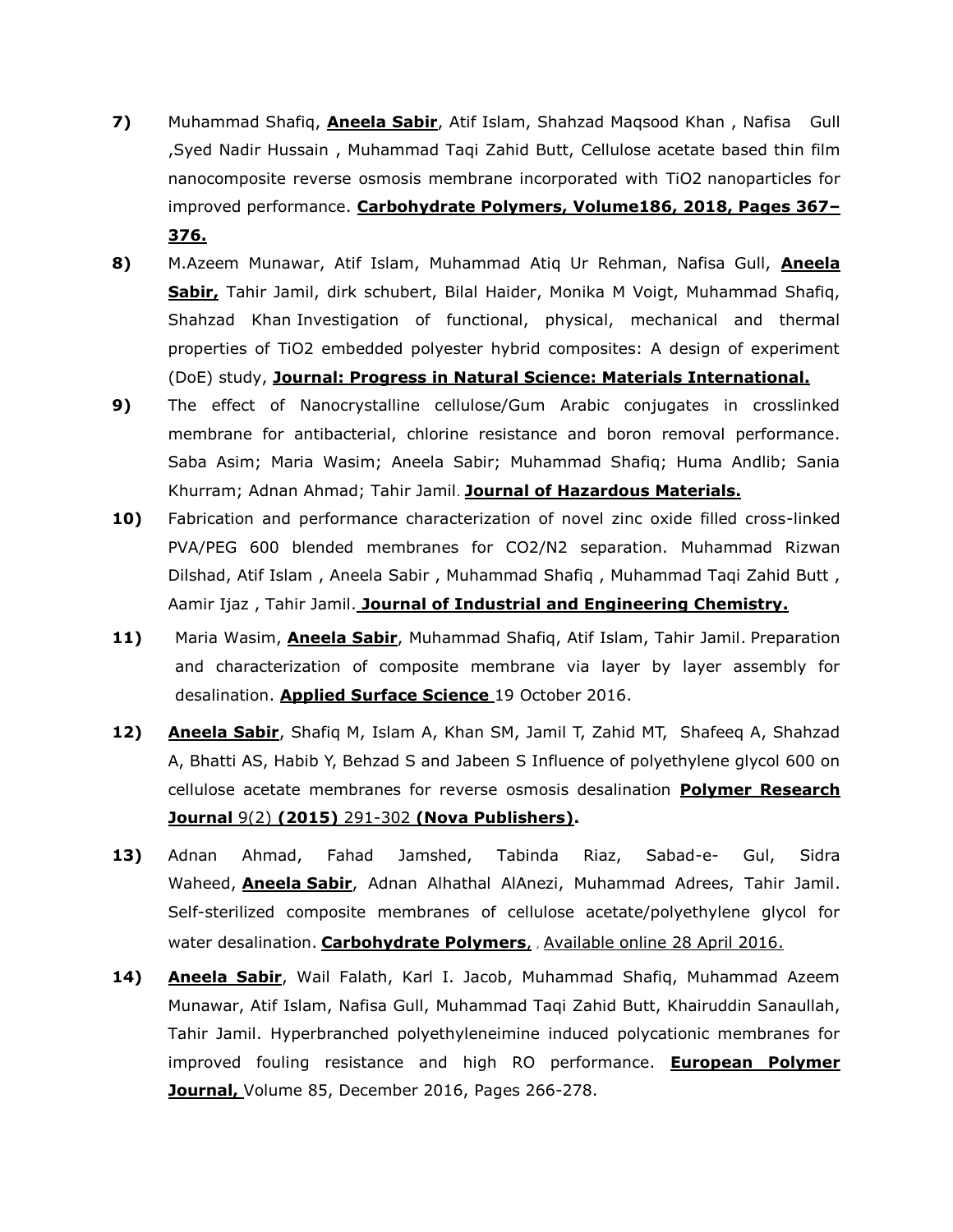- **15)** Muhammad Shafiq, **Aneela Sabir**, Shahzad Maqsood Khan, Atif Islam, Nadir Hussain, M.Taqi Zahid Butt, Tahir Jamil. Development and performance characteristics of silane crosslinked poly(vinyl alcohol)/chitosan membranes for reverse osmosis. **Journal of Industrial and Engineering Chemistry.** [Maria](http://www.sciencedirect.com/science/article/pii/S1226086X17300734)  [Wasim,](http://www.sciencedirect.com/science/article/pii/S1226086X17300734) [Aneela Sabir,](http://www.sciencedirect.com/science/article/pii/S1226086X17300734) [Muhammad Shafiq,](http://www.sciencedirect.com/science/article/pii/S1226086X17300734) [Atif Islam,](http://www.sciencedirect.com/science/article/pii/S1226086X17300734) [Mudassar Azam,](http://www.sciencedirect.com/science/article/pii/S1226086X17300734) [Tahir](http://www.sciencedirect.com/science/article/pii/S1226086X17300734)  [Jamil.](http://www.sciencedirect.com/science/article/pii/S1226086X17300734) Mixed matrix membranes: Two-step process modified with electrospun (carboxy methylcellulose sodium salt/sepiolite) fibers for nanofiltration. **Journal of Industrial and Engineering Chemistry. (I.F=4.841).**
- **16)** Adnan Ahmad, Fahd Jamshaid, Muhammad Adrees, Sadia Sagar Iqbal, Aneela Sabir, Tabinda Riaz, Hira Zaheer, Atif Islam, Tahir Jamil. Novel Polyurethane/Polyvinyl chloride-co-vinyl acetate crosslinked membrane for reverse osmosis (RO). **Desalination, 420 (2017) 136–144.**
- **17)** Gull N, Khan SM, Islam A, Zia S, Shafiq M, **Aneela Sabir** , Munawar MA, Butt MTZ, Jamil T Effect of Different Oxidizing Agents on Polyaniline/Single Walled Carbon Nanotube Composites synthesized via Ultrasonically Initiated in-situ Chemical Polymerization **Materials Chemistry and Physics (2016)** 1-8
- **18)** Islam A, Yasin T, Gull S, Khan SM, Munawar MA, Shafiq M, **Aneela Sabir**, Jamil T Evaluation of selected properties of biocompatible chitosan/poly (vinyl alcohol) blends **International Journal of Biological Macromolecules** 82 **(2016)** 551– 556.
- **19)** Islam A, Yasin T, Akhtar M. J. Imran Z, **Aneela Sabir**, Sultan M, Khan SM, Jamil T Impedance spectroscopy of chitosan/poly(vinyl alcohol) film **Journal of Solid State Electrochemistry** DOI:10.1007/s10008-**015**-3082-6.
- **20)** Islam A, Imran Z, Yasin T, Gull N, Khan S M, Shafiq M, **Aneela Sabir**, Munawar M A, Raza MH, Jamil T An investigation of AC impedance and dielectric spectroscopic properties of conducting chitosan-silane crosslinked-poly (vinyl alcohol) blended films **Materials Research (2015)** 10.1590/1516-1439.043715; Page 1-8.
- **21)** Islam A, Yasin T, Rafiq M. A., Tahir H. Shah, **Aneela Sabir**, Khan SM, Jamil T. Insitu Crosslinked Nanofiber Mats of Chitosan/Poly(vinyl alcohol) Blend: Fabrication, Characterization and MTT Assay with Cancerous Bone Cells **Fibers and Polymers**  16(9) **(2015)** 1853-1860**.**
- **22)** Islam A, Yasin T, **Aneela Sabir**, Khan SM, Sultan M, Shafiq M, Khan AU, Jamil T High-temperature electrical properties of silane cross-linked chitosan/poly(vinyl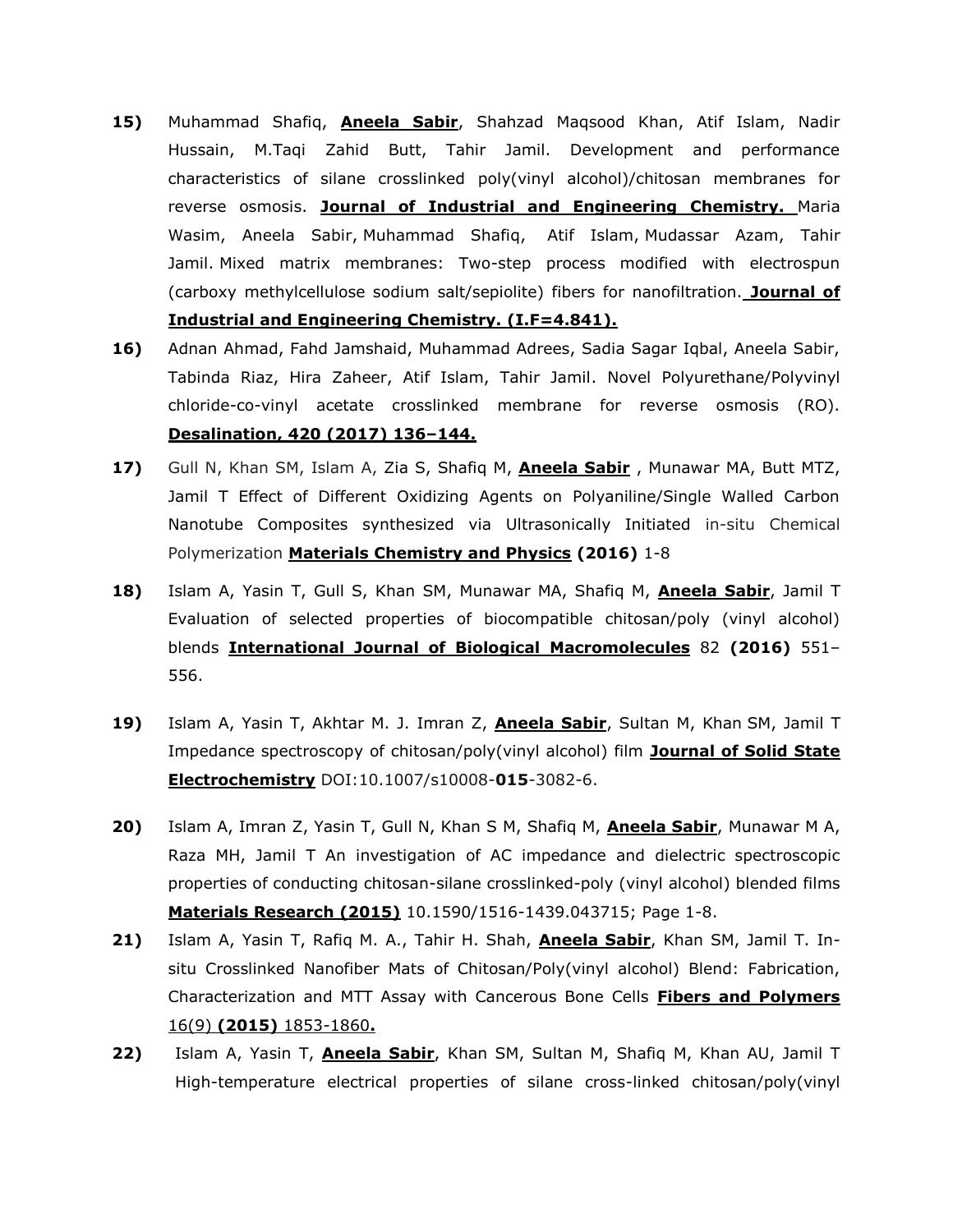alcohol) membrane: thermal, mechanical and surface characterization **e-Polymers** 15(4) **(2015)** 255–261.

- **23)** Khan SM, Gull N, Munawar MA, Islam A, Zia S, Shafiq M, **Aneela Sabir**, Awais SM, Butt MA, Butt MTZ, Jamil T. 2D Carbon Fiber Reinforced High Density Polyethylene Multi-layered Laminated Composite Panels: Structural, Mechanical, Thermal and Morphological Profile **Journal of Materials Science & Technology.**
- **24)** Younus H Khana, Atif Islam, Afsheen Sarwar, Nafisa Gull, Shahzad M Khan, Muhammad A Munawar, Saba Zia, **Aneela Sabir**, Muhammad Shafiq, and Tahir Jamil. Novel green nano composites films fabricated by indigenously synthesized graphene oxide and chitosan. **Carbohydrate Polymers (2016).**
- **25)** Muhammad Azeem Munawar, Shahzad Maqsood Khan, Nafisa Gull, Atif Islam, Muhammad Shafiq, Muhammad Taqi Zahid Butt, Tahir Jamil. Fabrication and characterization of novel zirconia filled glass fiber reinforced polyester (GFRP) hybrid composites. **Journal of Applied Polymer Science (2016)**.
- **26)** Atif Islam, Tariq Yasin, Nafisa Gull, Shahzad Maqsood Khan, **Aneela Sabir**, Muhammad Azeem Munawwar, Muhammad Shafiq, Tahir Jamil, Muhammad Hamid Raza. [Fabrication and performance characteristics of tough hydrogel scaffolds based](http://www.sciencedirect.com/science/article/pii/S0141813016307218)  [on biocompatible polymers.](http://www.sciencedirect.com/science/article/pii/S0141813016307218) **International Journal of Biological Macromolecules, Volume 92, November 2016, Pages 1-10.**
- **27)** Controlled release of Montelukast Sodium from pH-sensitive injectable hydrogels. Irtaza Javeria, Atif Islam, Nafisa Gull, Abdul Ghaffar, Shahzad Maqsood Khan, **Aneela Sabir**, Shaista Khaliq, Muhammad Taqi Zahid Butt, Sadia Atta. 2018/9/15, **Journal Polymer-Plastics Technology and Engineering** Pages 1-9 Publisher Taylor & Francis.
- **28)** Humaira Idrees, Muhammad Shafiq, Muhammad taqi Zahid Butt, **Aneela Sabir** Cellulose acetate based novel polymer matrix membranes modified with Vinyl triethoxysilane-graphene oxide Gum Arabic for Pb (II) removal from wastewater. **Journal of Cleaner Production**
- **29)** Maria Wasim, **Aneela Sabir**, Muhammad Shafiq, Muhammad Taqi Zahid Butt. Fractionation of direct dyes using Cellulose acetate blend membranes incorporated with modified vapor grown carbon nanofibers and ZrO<sub>2</sub>. **Carbohydrate Polymers**
- **30)** [Effect of Graphene for Ablation Study of Advanced Composite Materials for Aerospace](https://www.scientific.net/KEM.778.118)  [Applications](https://www.scientific.net/KEM.778.118) Authors SADIA Sagar Iqbal, **ANEELA Sabir**, ATIF Islam, Syed Zain Ul Abdene Bukhari, MUHAMMAD Yasir, M Arshad Bashir, Ali Bahadur Publication date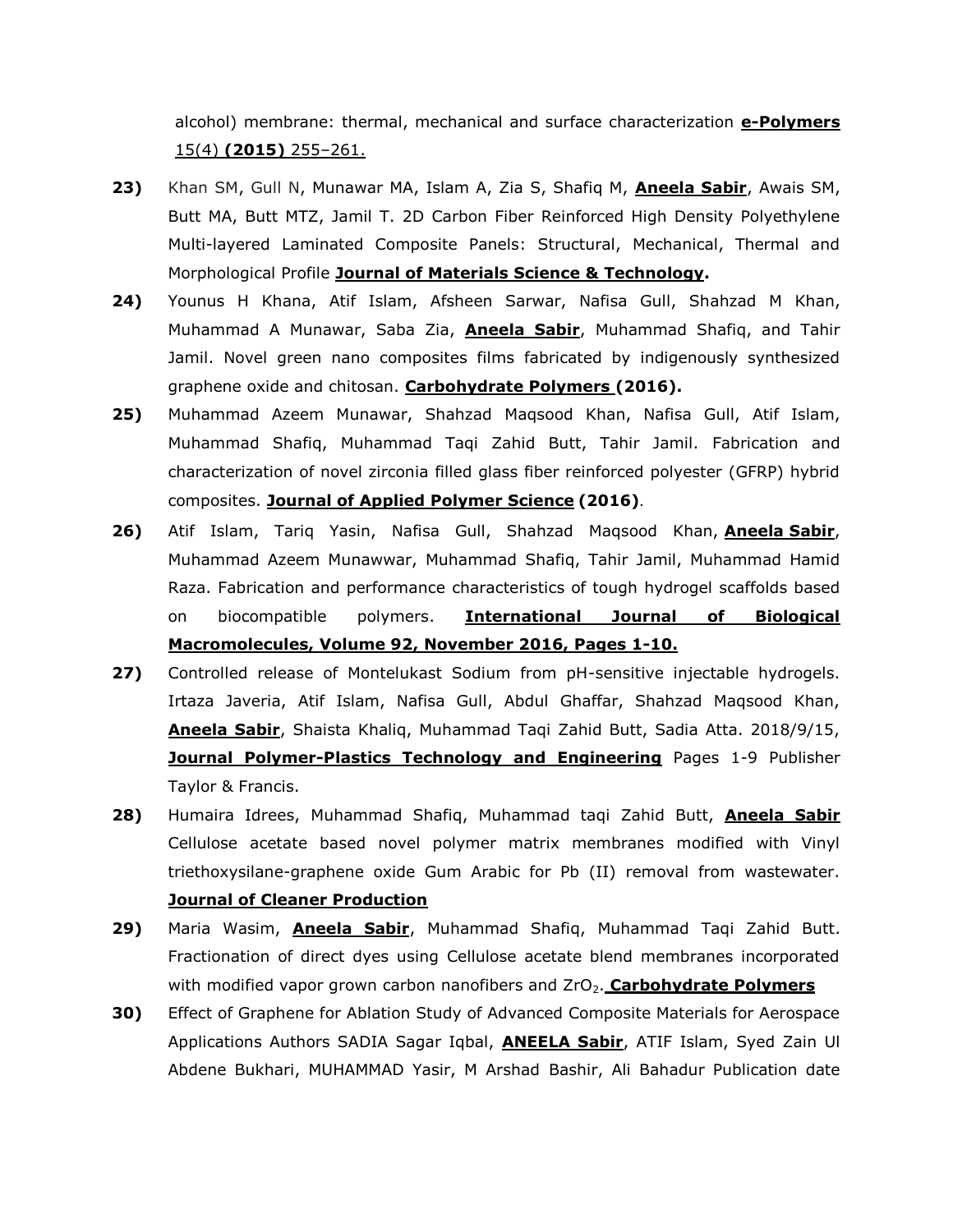2018 **Key Engineering Materials** Volume 778 Pages 118- 25 Publisher Trans Tech Publications.

- **31)** Muhammad Asim Raza, Atif Islam, **Aneela Sabir**, Nafisa Gull, Israr Ali, Rashid Mehmood, Jinho Bae, Gul Hassan, Muhammad Umair Khan, [PVA/TEOS crosslinked](https://onlinelibrary.wiley.com/doi/abs/10.1002/app.47559)  [membranes incorporating zinc oxide nanoparticles and sodium alginate to improve](https://onlinelibrary.wiley.com/doi/abs/10.1002/app.47559)  [reverse osmosis performance for desalination,](https://onlinelibrary.wiley.com/doi/abs/10.1002/app.47559) Journal of Applied Polymer Science volume 136 Pages 47559.
- **32)** Maria Wasim, Muhammad Shafiq, Rafi Ullah Khan, **Aneela Sabir**, [Crosslinked](https://www.sciencedirect.com/science/article/pii/S0169433219303186)  [integrally skinned asymmetric composite membranes for dye rejection,](https://www.sciencedirect.com/science/article/pii/S0169433219303186) Applied Surface Science, volume 478, pages 514-521.

## **Books/Books Chapter Published Books:**

 Maria Wasim, **Aneela Sabir**, Muhammad Shafiq, Atif Islam, Tahir Jamil; **Modification of Polysulphone membrane via Layer by Layer Assembly**; ISBN-13:978-3-330-03025-1, ISBN-10:3330030259, EAN:9783330030251, LAP LAMBERT Academic Publishing, Omni Scriptum Ara Pers GmbH, Germany.

## **Book Chapter**

- 1. **Aneela Sabir**, Faizah Altaf, Muhammad Shafiq, Chapter Title **[Synthesis and](https://link.springer.com/chapter/10.1007/978-3-030-05399-4_46)  [Characterization and Application of Chitin and Chitosan-Based Eco-friendly](https://link.springer.com/chapter/10.1007/978-3-030-05399-4_46)  [Polymer Composites](https://link.springer.com/chapter/10.1007/978-3-030-05399-4_46)**, Book Title Sustainable Polymer Composites and Nanocomposites, Publisher Springer.
- 2. **Aneela Sabir**, Maria Wasim, Muhammad Shafiq, Tahir Jamil **"Carbon nanotubes and graphene oxide membranes for desalination"** published by Elsevier, **BOOK Title "Nanoscale Materials in Water Purification."**
- **3.** Maria Wasim, **Aneela Sabir**, Muhammad Shafiq, Tahir Jamil **" Electrospinning: A fiber fabrication technique for water purification"** published by Elsevier, **BOOK Title "Nanoscale Materials in Water Purification."**
- 4. **Aneela Sabir**, Humaira Idrees, Muhammad Shafiq, Muhammad Taqi Zahid Butt **"Key facts about impact of CO<sup>2</sup> discharge from distilleries on climate changes"** Book Title **"SUSTAINABLE ETHANOL AND CLIMATE**